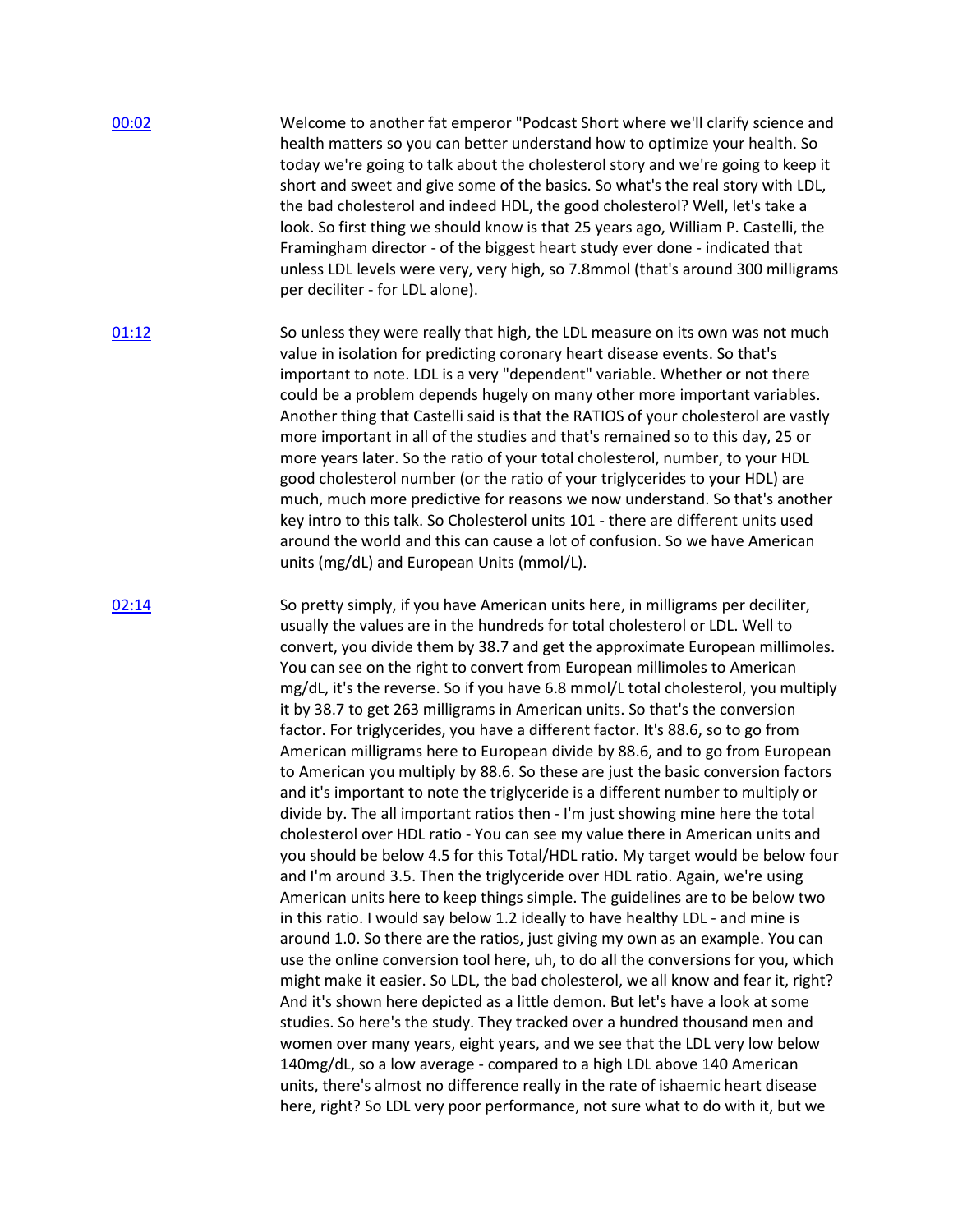see that in the same study with triglyceride over HDL ratios, we see a doubling of the risk for heart disease by just being higher in that ratio. And this is very impressive. A 2x multiplier and that is a very good metric, Triglyceride over HDL - not infallible, because these metrics all just indicate what might be going on under the hood. But it's a much better metric than LDL clearly. And the reason it's better is because it better reflects insulin resistance or hyperinsulinemia - a major issue in heart disease. So the low triglyceride over HDL ratio people, will generally be lower insulin resistance, lower insulin levels, lower glucose levels. And that's why it's a powerful ratio because it reflects mainly that kind of problem, which is an epidemic in the modern world.

[05:38](https://www.temi.com/editor/t/G44braJYDgIA1ztcpBdMJ5UR8X2WV-J0_d3tRoy6gqrIy7ASmiNx3XwFlta_URMRFc2Jk__wNybYwY7rcBj6n_XpZLQ?loadFrom=DocumentDeeplink&ts=338.17) So LDL here would not appear to be such the demon after all - and in all the other studies we see similar kinds of data, we look at just one more on here, LDL in Group A in this study, an eight year follow-up of middle aged people. We see that the multiplier or risk multiplier for future heart attack scene, when they tracked the people, there was no difference between being a low LDL and a very high LDL. And in Group B in the same study between LDL very low, and LDL very high, and these who were very high LDL up around 150 US UnIts. In this group, we don't see much difference in future heart disease. If anything, the highest LDL has a lower risk multiplier. So that's quite confusing. But again, it shows LDL as being a very weak predictor if anything. But you might wonder what's the difference between Group A and Group B because there's clearly a doubling of risk by being in Group B. Well I'll show you: group B had high total cholesterol over HDL ratios. So just like we said before, it was the ratios of total to HDL that showed all of the risk multiplier for future heart attacks and the LDL, when you take account of the RATIOS - the LDL becomes almost useless. So that's an important thing to know about cholesterol. Again, the LDL here is not such a demon and after all, but the RATIOS certainly are. So risk assessment tools all over the world, We have many algorithms used to make medication decisions, so it'd be interesting to see what LDL does in the risk assessment tools. So we'll put in a person here with a 300 total cholesterol and an 80 HDL, good cholesterol - and the risk calculators don't take LDL, they don't bother with it. But by putting in a very high total cholesterol and a high HDL, we know we've put in a person who must have an LDL up around 190 or more, which is really high.

[07:50](https://www.temi.com/editor/t/G44braJYDgIA1ztcpBdMJ5UR8X2WV-J0_d3tRoy6gqrIy7ASmiNx3XwFlta_URMRFc2Jk__wNybYwY7rcBj6n_XpZLQ?loadFrom=DocumentDeeplink&ts=470.24) So let's see how the person does and the risk calculator. Well, in the risk calculators that do use the calcification score, which is the best measure of your heart disease level, we can see that this person with a huge LDL is actually ultralow-risk over the following 10 years, they're incredibly low risk. So That's interesting. And if we use the calculators where they don't have the calcification result in there, we see that the person is still very low risk even though they don't have a zero calcification or any result. Just the blood risk factors. We see that this huge LDL person is very low risk below 5%. So certainly no medication needed. So it just indicates that even in all the world's risk calculators, if you contrive to put in a person with a very high LDL - if their blood pressure and their other ratios are good, they don't get a high risk.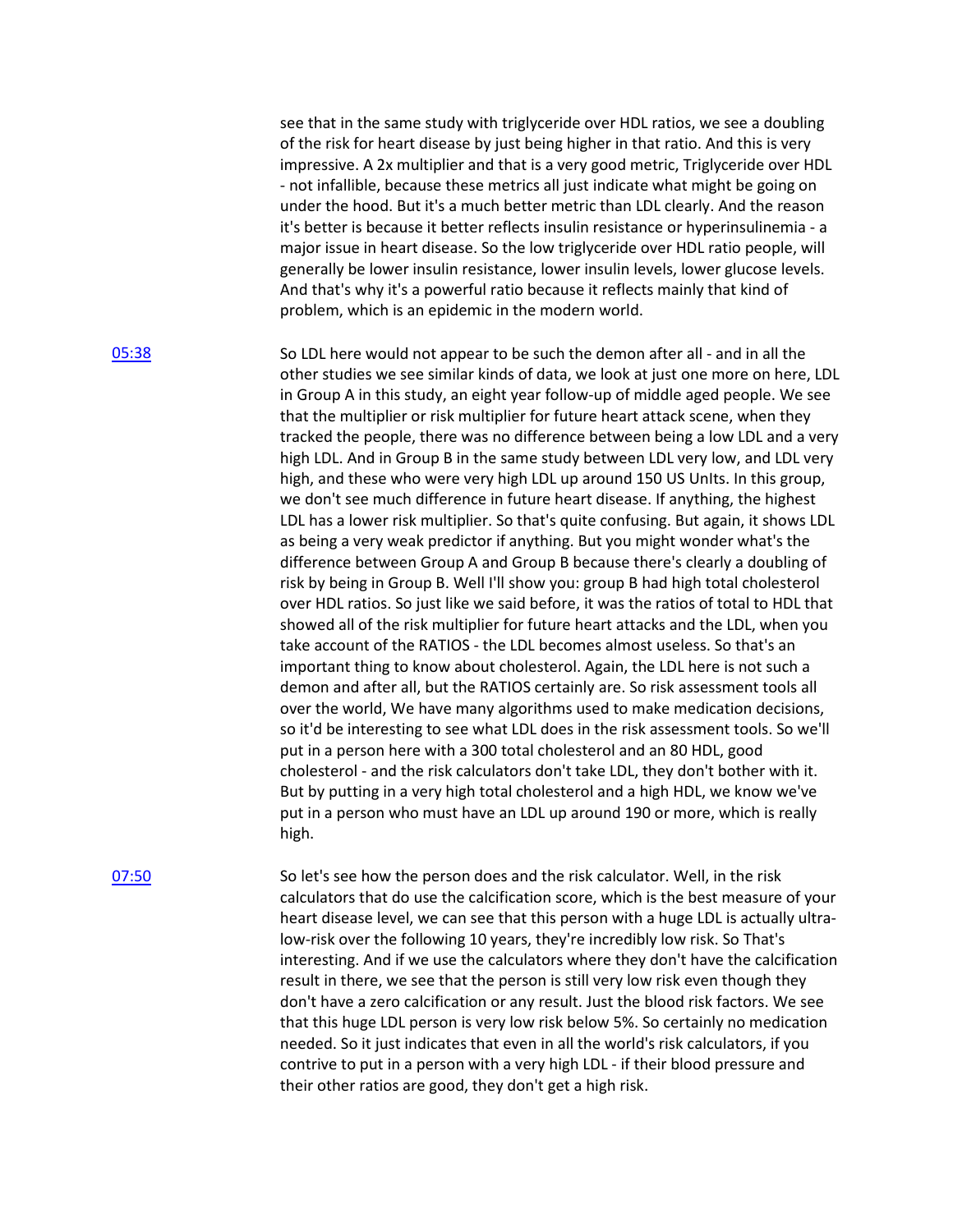| 08:45 | So keep that in mind if you have a slightly high LDL. So LDL here may not be          |
|-------|---------------------------------------------------------------------------------------|
|       | quite the demon that it's made out to be - of course. But I will clarify that we're   |
|       | talking about Ldl c for the last few minutes and that's the concentration of          |
|       | cholesterol in all your LDL particles. Now the new advanced lipid protein             |
|       | measures the advanced cholesterol panel, it is Ldl p and that's the number of         |
|       | LDL particles rather than the class stolen them. So let's talk a little about the Ldl |
|       | p because it's becoming much more common in measurement. So Aldi LP is kind           |
|       | of the number of the LDL particles per unit volume of blood. So have you got a        |
|       | lot of particles per drop or have you got not too many? And if you have not too       |
|       | many, it seemed to be lower risk. Okay. Shown here, and if you have a lot of LDL      |
|       | particles, it seemed to be higher risk.                                               |

[09:49](https://www.temi.com/editor/t/G44braJYDgIA1ztcpBdMJ5UR8X2WV-J0_d3tRoy6gqrIy7ASmiNx3XwFlta_URMRFc2Jk__wNybYwY7rcBj6n_XpZLQ?loadFrom=DocumentDeeplink&ts=589.681) Okay then - We'll explain a little more. This person on the left versus the person on the right, they've got the same LDLc, the old fashioned LDL - they are both 130 milligrams in American units, but they've got different risk in the algorithm and let's see why? Well, the person on the left (lower risk) has fewer particles, but they're bigger. So they have the same cholesterol concentration overall, but it's made up by fewer particles, each of which is larger. The person on the right has smaller, denser particles - and a lot more of them - and that's why they're seen to be high risk, because the number of particles and the small size is a pretty good risk indicator. Okay. So this is the LDLp or also called ApoB. If you hear about it in the test, the challenge is that having more or fewer particles is only one factor in a very complex set of factors that will decide whether or not you have a heart disease problem.

[10:57](https://www.temi.com/editor/t/G44braJYDgIA1ztcpBdMJ5UR8X2WV-J0_d3tRoy6gqrIy7ASmiNx3XwFlta_URMRFc2Jk__wNybYwY7rcBj6n_XpZLQ?loadFrom=DocumentDeeplink&ts=657.39) And I call these other factors "layers". So Layer Zero is oxidized LDL's, whatever about your number of LDL's, do you have oxidized, damaged LDL's in your bloodstream from High Glucose or inflammation or high insulin or many other factors or smoking? Right? So that's an important question. If you have a higher number of LDLs overall, what is their state? The second layer is the Glycocalyx and this protects the inner wall.of your artery and it has a sieving effect on these LDL particles and it controls access of particles and other inflammatory molecules to your arterial wall. And that's where Atherosclerosis (or vascular disease) actually occurs. It's in the wall. So the health of your Glycocalyx here will be very important as to whether or not a high number is an issue for you or not. Then you've got your endothelial cell, and this is a single cell layer on the inside wall of your artery, which kind of allows LDL's to come across, to sieve or come through the cell or even between the junctions between cells. So the health of your Endothelium, this layer is hugely important in whether or not a large number of particles floating in your blood really becomes a large number of issues in your arterial wall. So this health of the Endothelium is, is huge. So you need to think about this too. And then we've got the Proteoglycans in your arterial wall and whether your LDL's and your blood is of high quality will dictate how much LDL particles will get caught down in the wall on these Proteoglycans. So if you have inflammation and issues, you will have more pro proteoglycans building up and you will have more likelihood of catching small dense LDL and trapping it and letting it be comparative, the atherosclerosis problem.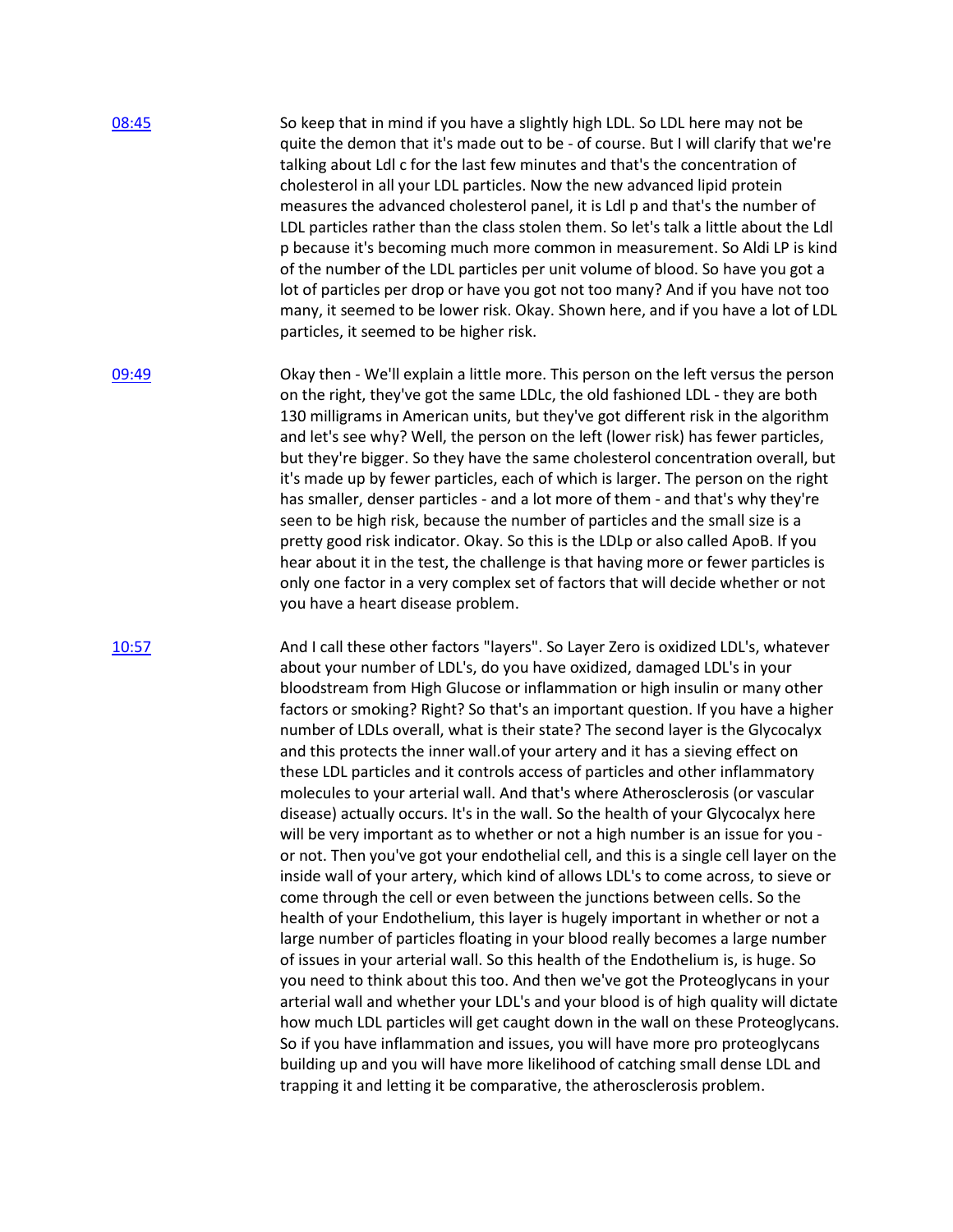[12:55](https://www.temi.com/editor/t/G44braJYDgIA1ztcpBdMJ5UR8X2WV-J0_d3tRoy6gqrIy7ASmiNx3XwFlta_URMRFc2Jk__wNybYwY7rcBj6n_XpZLQ?loadFrom=DocumentDeeplink&ts=775.81) So this is an really important layer as well. And finally you've got the health of your HDL - your HDL "efflux capacity" it's called, or the ability of your HDL to very effectively remove cholesterol as necessary from the wall of your artery. And there's a huge difference here between the person who has unhealthy HDL, who is in an inflammatory state - and someone who is healthy, who's HDL is working properly and doing its evolutionary job. So it's very important, your HDL health - and that will dictate also whether having a larger number of particles is a problem or not. So in short, basically we could have a person here who's very unhealthy and inflamed who has a high particle number in their blood - and these particles (because all of these layers are not in good shape for this person) - therefore a lot of particles will get down and get trapped in the wall and there they will be oxidized and can become part of the problem. This person has, you could say and LDL particle problem, and they could benefit from having the numbers of particles reduced and that could mitigate or reduce their risk for sure. So that's the unhealthy person. But then we can have a healthy person with the same number of particles in the blood - they'll get the same lab measurement of high LDLp, but all of their layers are working great. So they end up with very few particles down in the arterial wall and even the ones they do this healthy person has really functional HDL working properly - and it's removing anything that needs removing. So this healthy person has the same high number of LDLp's, but they actually have very little problem in their vasculature. Yet to some professionals they would be high risk because they have a high number, and obviously this would be a very bad engineering judgment because you're missing out on assessing all the layers.

[15:00](https://www.temi.com/editor/t/G44braJYDgIA1ztcpBdMJ5UR8X2WV-J0_d3tRoy6gqrIy7ASmiNx3XwFlta_URMRFc2Jk__wNybYwY7rcBj6n_XpZLQ?loadFrom=DocumentDeeplink&ts=900.14) So this person could actually have a perfectly good LDL situation, even though the number could be on the higher end. So we leave it at that for the moment. In a later podcast short, we're going to go through much more detail on these layers and explain them all and how they work and how you can assess whether yours are in good shape. We'll just close now with the calcification scan I mentioned quite briefly, this is a five-minute,  $\sim$ \$100 CT scan and it sees the calcium in your coronary arteries and whether or not you've got disease and how bad the disease is, so it'll dictate your future risk or unless you take action and do something to stop the calcium increasing. So just to show a low score there on the left, you've got a very low 10-year event rate for heart disease or heart attacks, and it's not zero - because no measure is perfect - but it's extremely low, ultra low. Higher scores then, you can see a greatly increased, maybe 10 times increased rate here of heart attacks based on having a higher score. And if you have a really high score, then you've got a super high rate in the next 10 years unless you intervene and stop the progression, which we'll talk about in other podcasts shorts. So I'll finish with our book from myself and doctor Garber, which goes through all the detail, meal plans, recipes, and everything else you need to know for future health and to assure your future health. The book has also got over 300 scientific papers referenced, and basically explains everything that you need to know. And you'll see now the subscribe button. Hopefully you can subscribe to get future podcasts as soon as they come out. And you can also see on the right, a link to a free viewing of the Widowmaker movie, which explains the calcification scan and the fascinating